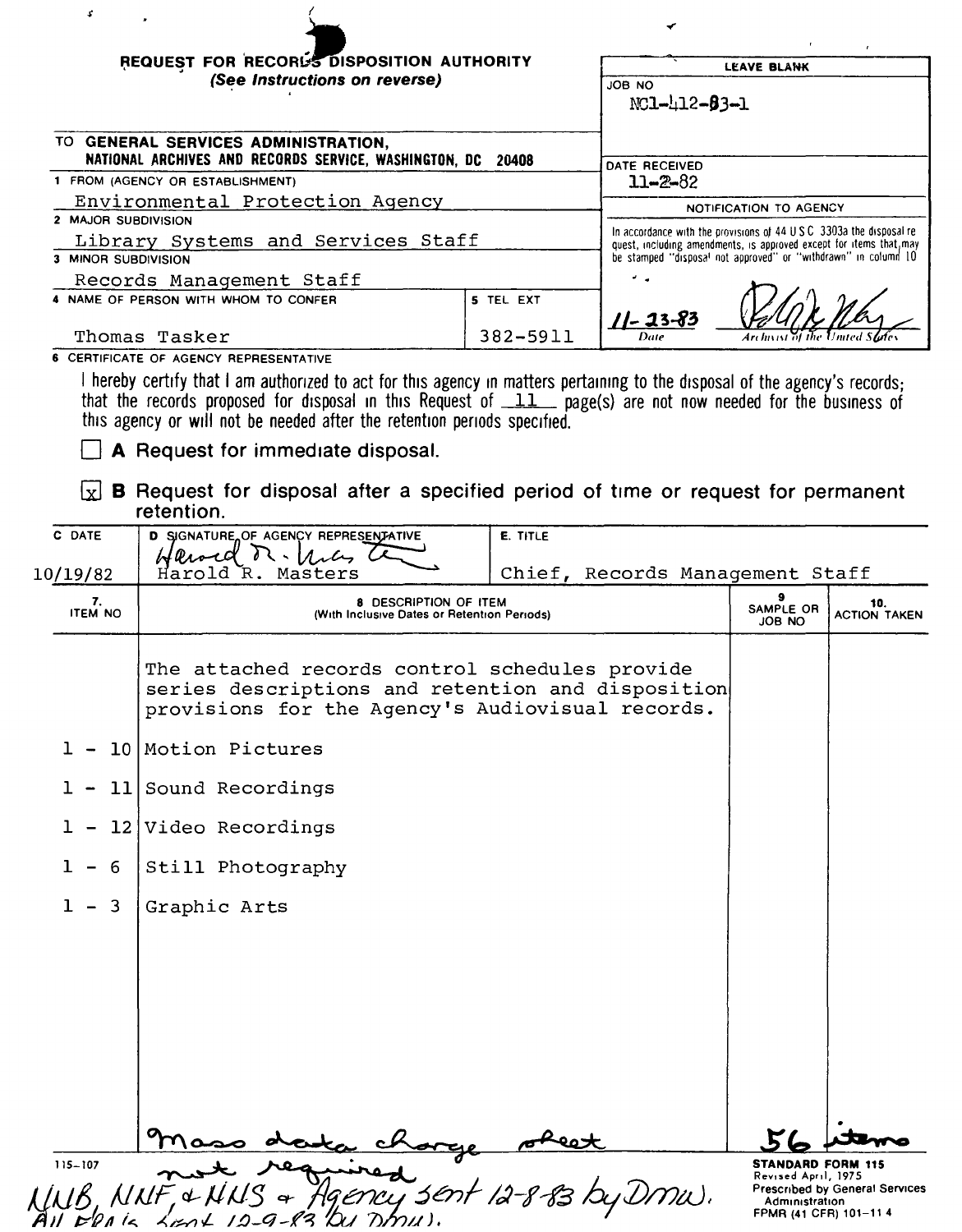|                | SCHED NO<br>U.S. ENVIRONMENTAL PROTECTION AGENCY-RECORDS CONTROL SCHEDULES                                                                                                                                             |                                                                                                                                                    |                           |  |  |
|----------------|------------------------------------------------------------------------------------------------------------------------------------------------------------------------------------------------------------------------|----------------------------------------------------------------------------------------------------------------------------------------------------|---------------------------|--|--|
|                | COVERAGE OF SCHEDULE<br>TITLE OF SCHEDULE<br>MOTION PICTURES<br><b>AGENCYWIDE</b>                                                                                                                                      |                                                                                                                                                    |                           |  |  |
| <b>ITEM</b>    | NAME AND DESCRIPTION OF RECORD/FILE                                                                                                                                                                                    | RETENTION PERIOD AND DISPOSITION                                                                                                                   |                           |  |  |
| $\mathbf{1}$ . | Films acquired from outside sources for Agency personnel and<br>management training.<br>$\mathcal{I}$                                                                                                                  | Retention: Retain 1 year.<br>Disposition: Break file when material is obsolete or of no<br>further value. Keep in office for 1 year, then destroy. |                           |  |  |
| 2.             | Internal personnel and administrative training/motivational films<br>which do not reflect the mission of EPA. These films are used<br>to train supervisors and management officials.                                   | Retention: Retain 1 year.<br>Disposition: Break file when material is obsolete or of no<br>further value. Keep in office for 1 year, then destroy. |                           |  |  |
| 3.             | Routine surveillance footage of various enforcement activities being<br>investigated by the Agency Enforcement Program.                                                                                                | Retention: Retain 5 years.<br>Disposition: Break file upon completion of enforcement activities.<br>Keep in office for 5 years, then destroy.      |                           |  |  |
| 4.             | Routine scientific medical or engineering footage of various<br>scientific studies or engineering efforts being done by the Agency.                                                                                    | Retention: Retain 2 years.<br>Disposition: Break file upon completion of study. Keep in office<br>for 2 years, then destroy.                       | RECORDS MANAGEMENT MANUAL |  |  |
| 5.             | Public Information Motion Pictures Films. These films are intended to<br>acquaint the public with various environmental pollution problems and<br>the EPA Programs that have been established to solve these problems. |                                                                                                                                                    |                           |  |  |
|                | a. Original Record Copy.                                                                                                                                                                                               | Retention: Permanent.                                                                                                                              |                           |  |  |
|                |                                                                                                                                                                                                                        | Disposition: Offer originals, internegatives and one release print<br>or video copy to NARS when no longer needed for current distribution.        |                           |  |  |
|                | b. Outtakes, trims, and stock footage from completed productions.                                                                                                                                                      | Retention: See disposition below.                                                                                                                  |                           |  |  |
|                |                                                                                                                                                                                                                        | Disposition: Offer immediately to the NARS Stock Film Library upon<br>completion of production.                                                    |                           |  |  |
|                | c. Other Copies. Duplicate prints and preprint elements in excess of<br>those elements required for preservation, duplication, and reference<br>by 41 CFR 101-11.411-4.                                                | Retention: See disposition below.<br>Disposition: Destroy when no longer needed.                                                                   |                           |  |  |
|                |                                                                                                                                                                                                                        |                                                                                                                                                    |                           |  |  |
|                |                                                                                                                                                                                                                        |                                                                                                                                                    |                           |  |  |
|                |                                                                                                                                                                                                                        |                                                                                                                                                    |                           |  |  |



 $\rightarrow$ 

 $\mathbf{I}$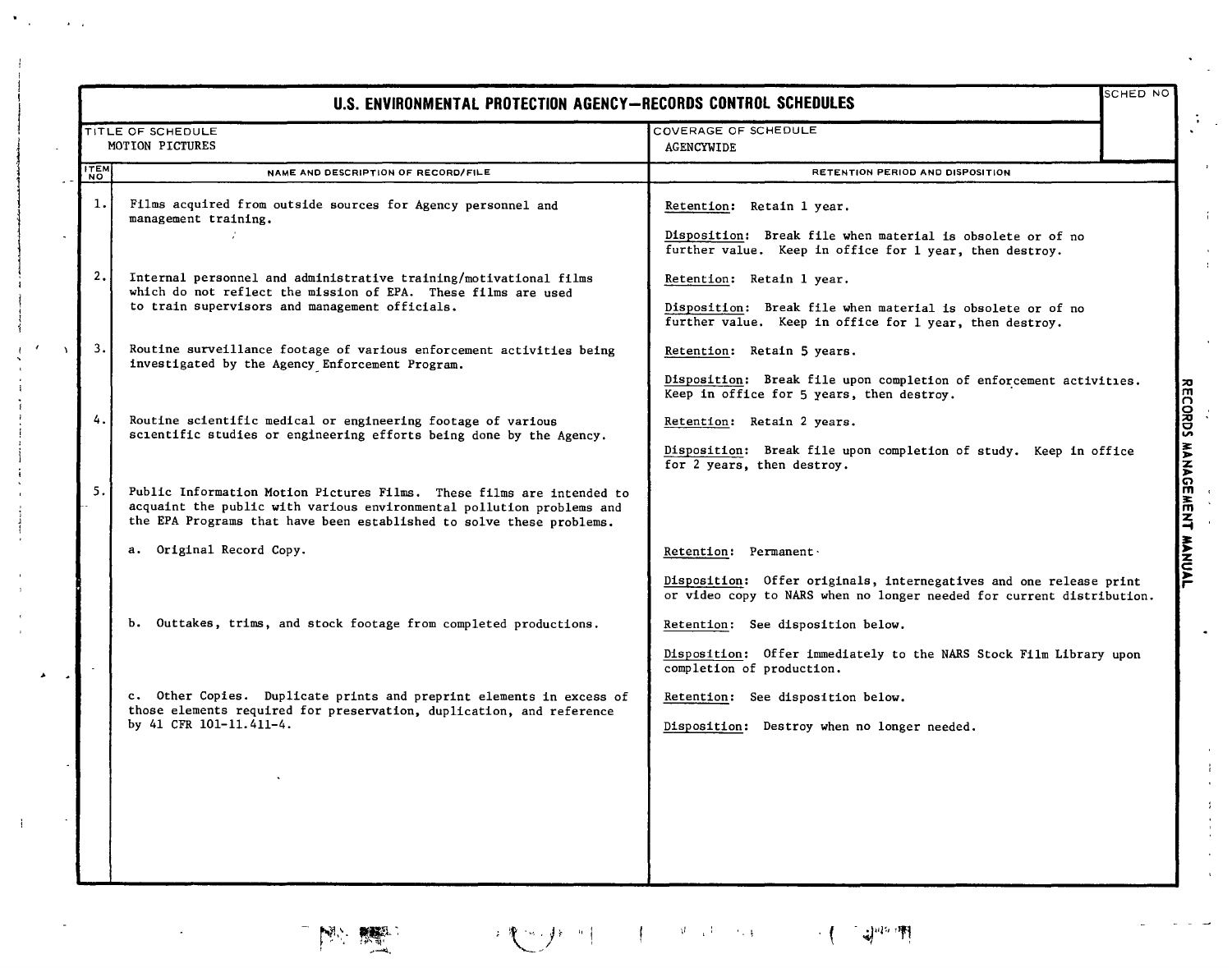SCHED NO **U.S. ENVIRONMENTAL PROTECTION AGENCY-RECORDS CONTROL SCHEDULES** TITLE OF SCHEDULE MOTION PICTURES **ITEM** NAME AND DESCRIPTION OF RECORD/FILE 6. | Environmental training films sponsored by EPA that explain program functions or activities of the Agency. Films are intended for internal or external distribution. a. Original Record Copy. b. Outtakes, trims, and stock footage from completed productions. c. Other Copies. Duplicate prints and preprint elements in excess of those elements required for preservation, duplication, and reference by 41 CFR 101-11.411-4. 7. Mini-documentaries developed by EPA which are used for news releases and reports of various environmental programs and activities that are currently underway. a. Original Record Copy. b. Outtakes, trims, and stock footage from completed productions. c. Other Copies. Duplicate prints and preprint elements in excess of those elements required for preservation, duplication, and reference by 41 CFR 101-11.411-4. COVERAGE OF SCHEDULE AGENCYWIDE RETENTION PERIOD AND DISPOSITION Retention: Permanent. Disposition: Offer originals, internegatives and one release print or video copy to NARS when no longer needed for current distribution. Retention: See disposition below. Disposition: Offer immediately to the NARS Stock Film Library upon completion of production. Retention: See disposition below. Disposition: Destroy when no longer needed. Retention: Permanent. Disposition: Offer originals, internegatives and one release print or video copy to NARS when no longer needed for current distribution. Retention: See disposition below. Disposition: Offer immediately to the NARS Stock Film Library upon completion of production. Retention: See disposition below. Disposition: Destroy when no longer needed. be the state of the state of the state of the state of the state of the state of the state of the state of the state of the state of the state of the state of the state of the state of the state of the state of the state o **TYONE** 

 $\frac{1}{2}$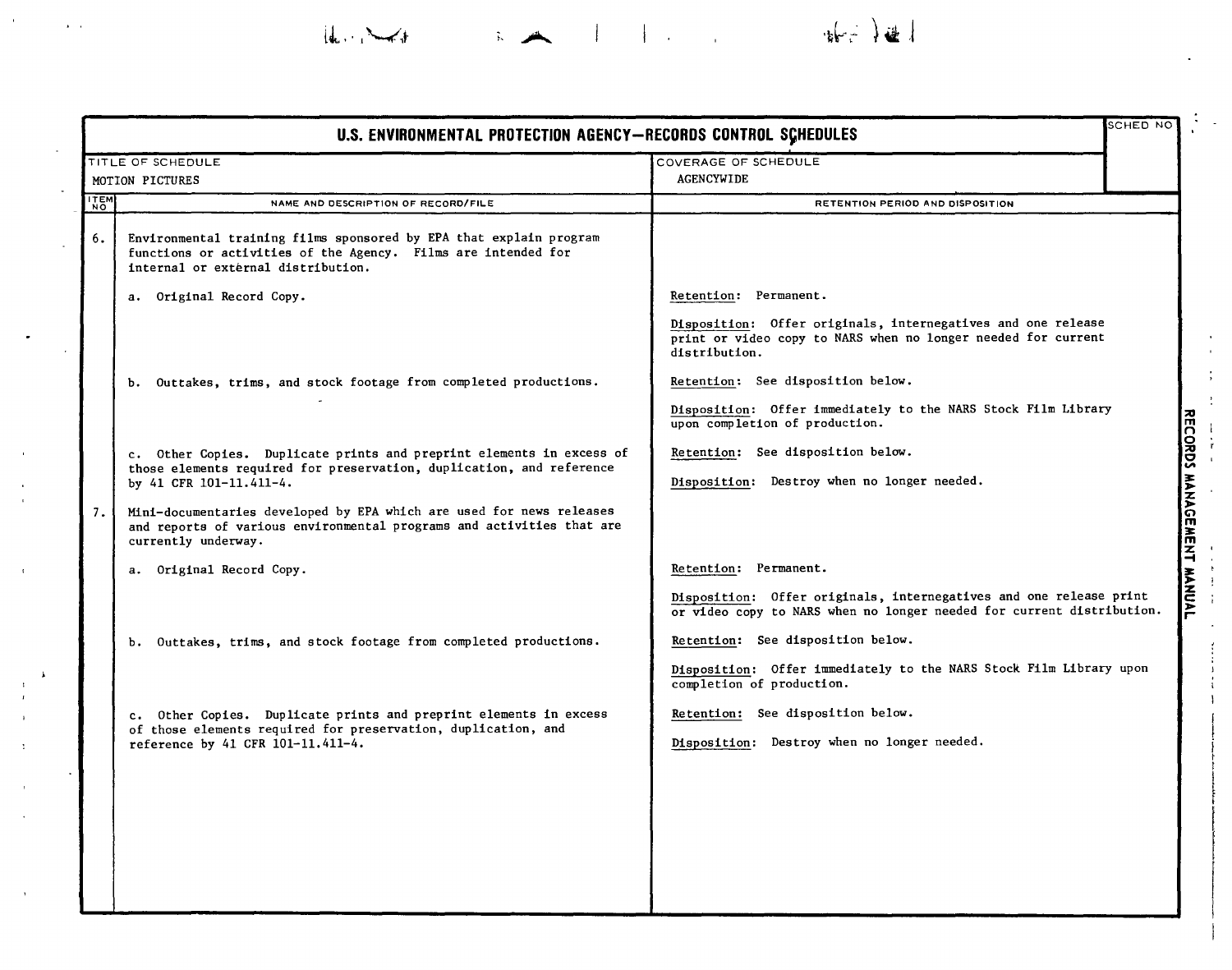

|             | U.S. ENVIRONMENTAL PROTECTION AGENCY-RECORDS CONTROL SCHEDULES                                                                                                                        |                                                                                                                                                | <b>SCHED NO</b> |
|-------------|---------------------------------------------------------------------------------------------------------------------------------------------------------------------------------------|------------------------------------------------------------------------------------------------------------------------------------------------|-----------------|
|             | TITLE OF SCHEDULE                                                                                                                                                                     | COVERAGE OF SCHEDULE                                                                                                                           |                 |
|             | MOTION PICTURES                                                                                                                                                                       | <b>AGENCYWIDE</b>                                                                                                                              |                 |
| <b>ITEM</b> | NAME AND DESCRIPTION OF RECORD/FILE                                                                                                                                                   | RETENTION PERIOD AND DISPOSITION                                                                                                               |                 |
| 8.          | Environmental films which relate to a specific environmental<br>study/effort that have been produced under a grant for EPA.                                                           |                                                                                                                                                |                 |
|             | a. Original Record Copy.                                                                                                                                                              | Retention: Permanent                                                                                                                           |                 |
|             |                                                                                                                                                                                       | Disposition: Offer originals, internegatives and one release<br>print or video copy to NARS when no longer needed for current<br>distribution. |                 |
|             | b. Outtakes, trims, and stock footage from completed productions.                                                                                                                     | Retention: See disposition below.                                                                                                              |                 |
|             |                                                                                                                                                                                       | Disposition: Offer immediately to the NARS Stock Film Library<br>upon completion of production.                                                |                 |
|             | c. Other Copies. Duplicate prints and preprint elements in excess                                                                                                                     | Retention: See disposition below.                                                                                                              |                 |
|             | of those elements required for preservation, duplication, and<br>reference by 41 CFR 101-11.411-4.                                                                                    | Disposition: Destroy when no longer needed.                                                                                                    |                 |
| 9.          | Television public service (or spot) announcements which are used by the<br>Environmental Protection Agency to provide announcements on various<br>environmental issues to the public. |                                                                                                                                                |                 |
|             | a. Original Record Copy.                                                                                                                                                              | Retention: Permanent.                                                                                                                          |                 |
|             |                                                                                                                                                                                       | Disposition: Offer originals, internegatives and one release print<br>or video copy to NARS when no longer needed for current distribution.    |                 |
|             | b. Outtakes, trims, and stock footage from completed productions.                                                                                                                     | Retention: See disposition below.                                                                                                              |                 |
|             |                                                                                                                                                                                       | Disposition: Offer immediately to the NARS Stock Film Library<br>upon completion of production.                                                |                 |
|             | c. Other Copies. Duplicate prints and preprint elements in excess                                                                                                                     | Retention: See disposition below.                                                                                                              |                 |
|             | of those elements required for preservation, duplication, and<br>reference by 41 CFR 101-11.411-4.                                                                                    | Disposition: Destroy when no longer needed.                                                                                                    |                 |
|             |                                                                                                                                                                                       |                                                                                                                                                |                 |
|             |                                                                                                                                                                                       |                                                                                                                                                |                 |
|             |                                                                                                                                                                                       |                                                                                                                                                |                 |
|             |                                                                                                                                                                                       |                                                                                                                                                |                 |
|             |                                                                                                                                                                                       |                                                                                                                                                |                 |
|             |                                                                                                                                                                                       |                                                                                                                                                |                 |

 $\frac{1}{k}$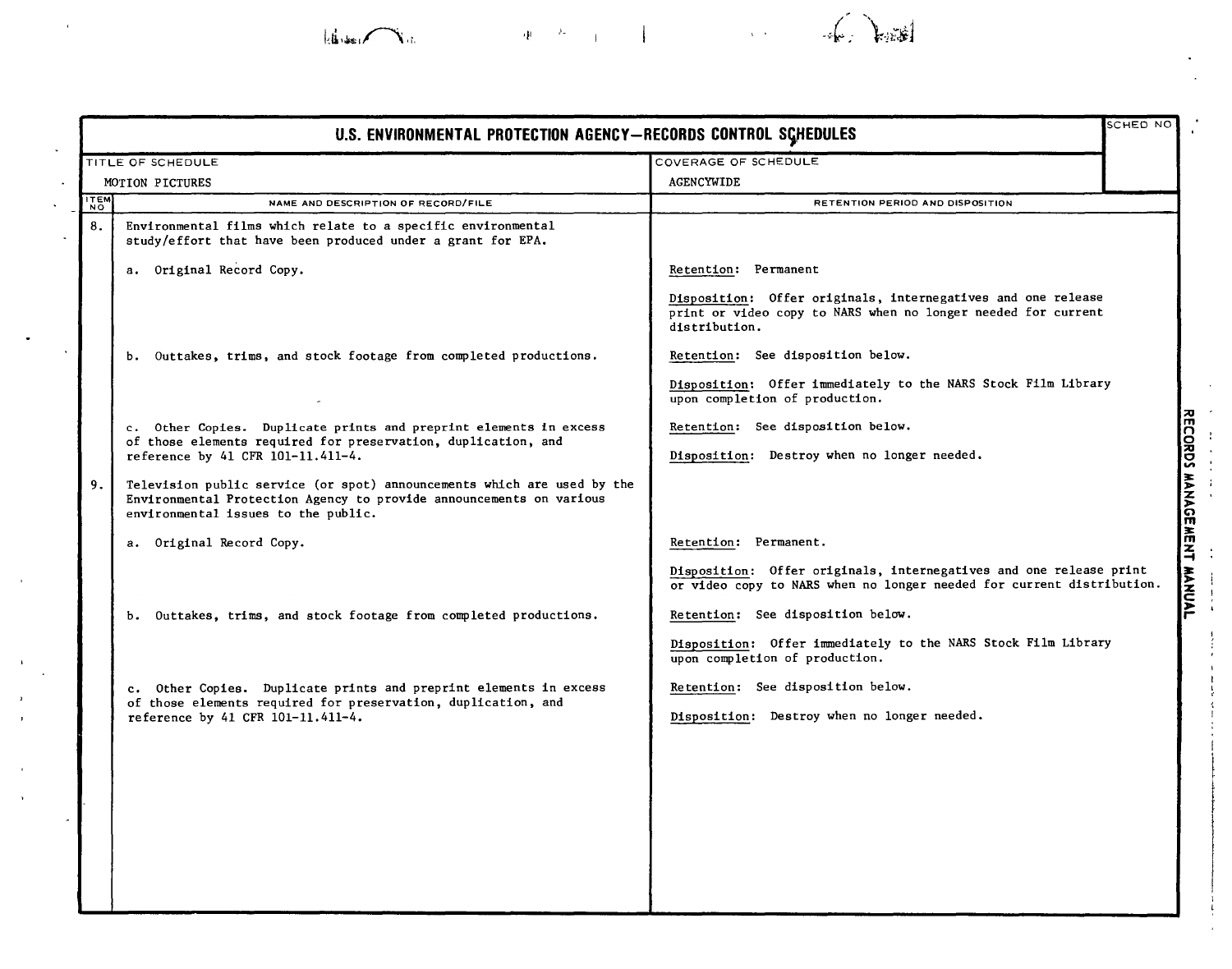## SCHED NO **u.s. ENVIRONMENTAL PROTECTION AGENCY-RECORDS CONTROL SCHEDULES** TITLE OF SCHEDULE MOTION PICTURES ITEM<br>NO 10. Finding Aids and Production Documentation. Existing finding aids such as data sheets, shot lists, catalogs, indexes, and other textual documentation necessary for the proper identification, retrieval, and use of motion pictures, as well as production case files or similar files which include copies of production contracts, scripts, transcripts, or other documentation bearing on the origin, acquisition, release, or ownership of the audiovisual production. NAME AND DESCRIPTION OF RECORD/FILE COVERAGE OF SCHEDULE AGENCYWIDE RETENTION PERIOD AND DISPOSITION Retention: a. Record Copy. Permanent. b. Information Copies. As determined by user's needs. Disposition: a. Record Copy. Break file after completion of production. Combine with film, recording, or tape and offer to NARS when no longer needed for current distribution. b. Information Copies. Destroy after 1 year or sooner if no ;;0 <sup>m</sup> longer needed. n ORDS XAVS ><br>አ<br>አ<br>

 $\mathcal{A}$  and  $\mathcal{A}$  and  $\mathcal{A}$  and  $\mathcal{A}$ 

 $\mathbb{L} \times \mathbb{R}$ 

 $\ddot{\phantom{a}}$ 

 $\ddot{\phantom{a}}$ 

m ~ m z -i **₹** ,<br>M<br>M<br>M z<br>TYNK

 $\ddot{\phantom{a}}$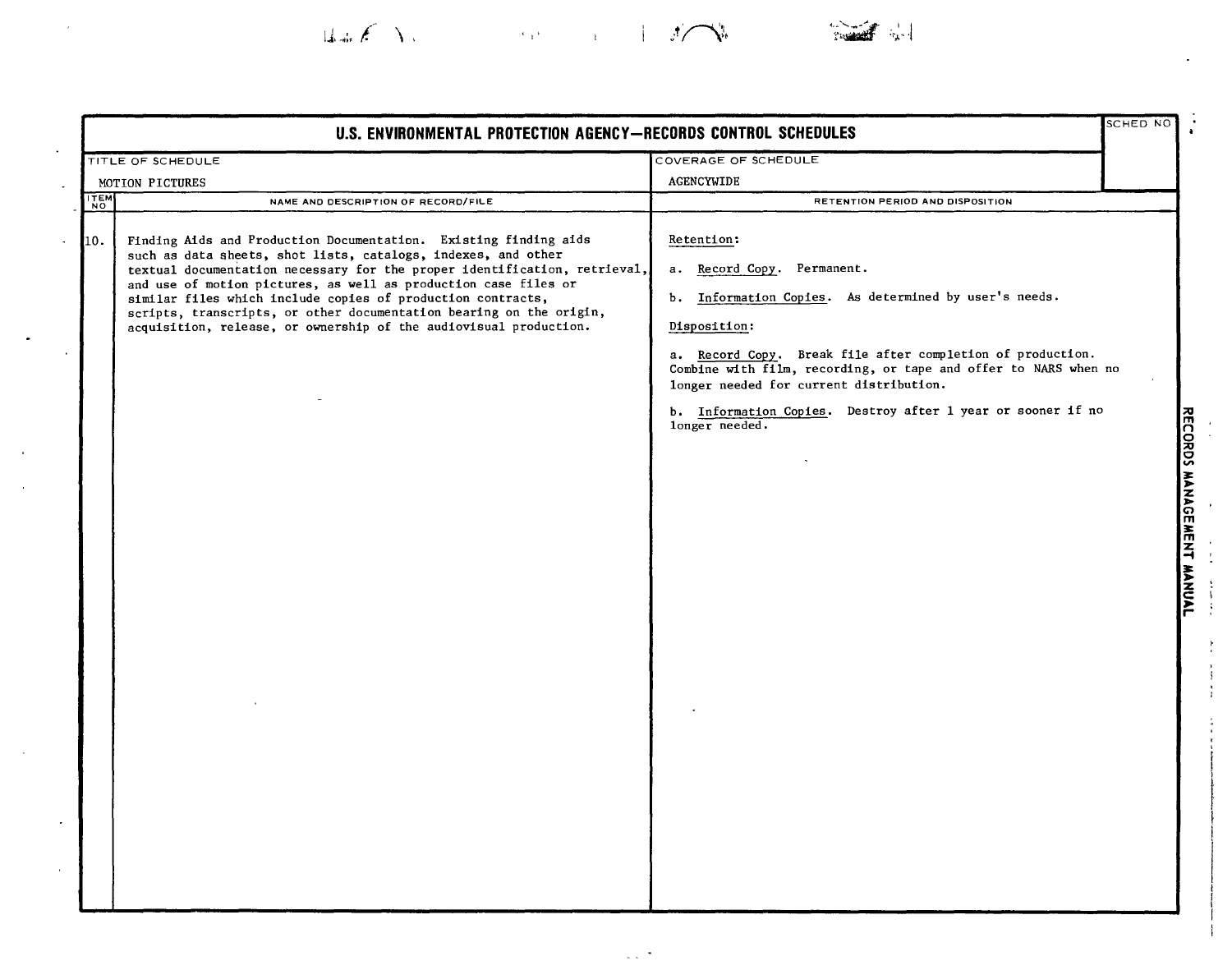|             | SCHED.NO<br>U.S. ENVIRONMENTAL PROTECTION AGENCY-RECORDS CONTROL SCHEDULES                                                                                                                                                                                                  |                                                                                                                                                                                          |  |  |
|-------------|-----------------------------------------------------------------------------------------------------------------------------------------------------------------------------------------------------------------------------------------------------------------------------|------------------------------------------------------------------------------------------------------------------------------------------------------------------------------------------|--|--|
|             | TITLE OF SCHEDULE<br>SOUND RECORDINGS                                                                                                                                                                                                                                       | COVERAGE OF SCHEDULE<br><b>AGENCYWIDE</b>                                                                                                                                                |  |  |
| <b>ITEM</b> | NAME AND DESCRIPTION OF RECORD/FILE                                                                                                                                                                                                                                         | RETENTION PERIOD AND DISPOSITION                                                                                                                                                         |  |  |
| 1.          | Recordings of EPA meetings made exclusively for notetaking or<br>transcription.<br>$\mathcal{F}$                                                                                                                                                                            | Retention: See disposition below.<br>Disposition: Erase immediately after use and re-use tapes.                                                                                          |  |  |
| 2.          | Pre-mix sound elements created during the course of an EPA motion<br>picture, television or radio production.                                                                                                                                                               | Retention: See disposition below.<br>Disposition: Erase immediately after use and re-use tapes.                                                                                          |  |  |
| 3.1         | Daily or spot news recordings of EPA program/activities relating to<br>various environmental issues such as community relations regarding<br>a hazardous waste incident that are available to local radio stations<br>on a call-in basis.                                   | Retention: Retain 6 months.<br>Disposition: Break file when 6 months old or when no longer needed,<br>then erase and re-use tapes.                                                       |  |  |
| 4.          | EPA developed radio programs or public service announcements on various<br>EPA programs which address certain environmental issues.                                                                                                                                         | Retention: Permanent<br>Disposition: Break file and offer original or master tape or earliest<br>generation of each recording to NARS when no longer needed for current<br>distribution. |  |  |
| 5.1         | EPA sponsored radio news releases and information programs relating<br>to highly sensitive environmental issues that affect the public.                                                                                                                                     | Retention: Permanent<br>Disposition: Break file and offer original or master tape or earliest<br>generation of each recording to NARS when no longer needed for<br>current distribution. |  |  |
| 6.1         | Internal management news or information programs whose primary purpose<br>are to keep EPA employees informed of current program activities<br>taking place.                                                                                                                 | Retention: Retain 3 years.<br>Disposition: Break file upon completion of program. Keep in office<br>for 3 years, then erase and re-use tapes.                                            |  |  |
| 7. I        | Records of public meetings or speeches, EPA-sponsored conferences,<br>guest speakers, testimony of EPA officials before Congress and other<br>hearings on such environmental issues as hazardous waste, effect of<br>pesticides and toxic chemicals on drinking water, etc. | Retention: Permanent<br>Disposition: Break file upon completion. Offer original or<br>master/tape or earliest generation of recording to NARS every 3<br>years.                          |  |  |
| 8.          | Recordings that relate to a specific environmental study/effort<br>produced under a grant for EPA.                                                                                                                                                                          | Retention: Permanent<br>Disposition: Break file when study/effort has been completed.<br>Offer original or master tape or earliest generation of recording<br>to NARS.                   |  |  |
| 9.          | Recordings or programs acquired by EPA from outside sources that<br>support or are used to carry out Agency programs.                                                                                                                                                       | Retention: Retain 3 years.<br>Disposition: Break file upon completion of program. Keep in office<br>for 3 years, then erase and re-use tapes.                                            |  |  |



 $\sim$ 

 $\mathbf{I}$ 

 $\Phi\left[\begin{array}{ccc} \mathbf{0} & \mathbf{0} & \mathbf{0} \\ \mathbf{0} & \mathbf{0} & \mathbf{0} \end{array}\right],\qquad \mathbf{B}_{\mathcal{A}\mathbf{0}}\left[\begin{array}{ccc} \mathbf{0} & \mathbf{0} & \mathbf{0} \\ \mathbf{0} & \mathbf{0} & \mathbf{0} \end{array}\right]$ 

燮

 $\left. + \left. \det_{\mathbf{r}} \pm \left. \det(\mathrm{Area} \mathrm{d} \hat{\mathbf{L}}) \right| \right. \right)$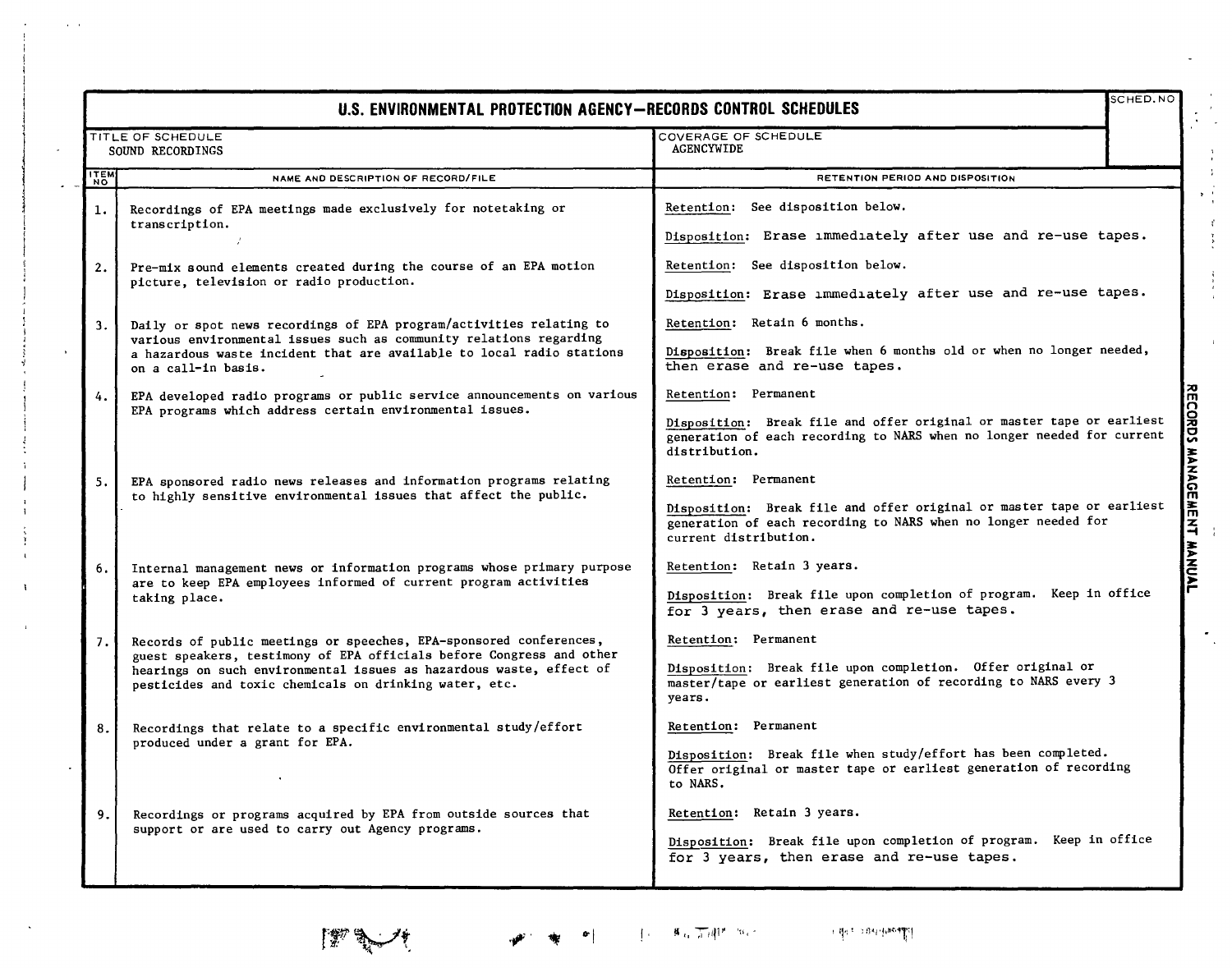|             | <b>SCHED NO</b><br>U.S. ENVIRONMENTAL PROTECTION AGENCY-RECORDS CONTROL SCHEDULES                                                                                                                                                                                                                                                                                                                                                                                                                                                                                                                                                                                                                                                                     |                                                                                                                                                                                                                                                                                                                                                                                                                                                                                                                                                                  |  |  |  |
|-------------|-------------------------------------------------------------------------------------------------------------------------------------------------------------------------------------------------------------------------------------------------------------------------------------------------------------------------------------------------------------------------------------------------------------------------------------------------------------------------------------------------------------------------------------------------------------------------------------------------------------------------------------------------------------------------------------------------------------------------------------------------------|------------------------------------------------------------------------------------------------------------------------------------------------------------------------------------------------------------------------------------------------------------------------------------------------------------------------------------------------------------------------------------------------------------------------------------------------------------------------------------------------------------------------------------------------------------------|--|--|--|
|             | TITLE OF SCHEDULE                                                                                                                                                                                                                                                                                                                                                                                                                                                                                                                                                                                                                                                                                                                                     | COVERAGE OF SCHEDULE                                                                                                                                                                                                                                                                                                                                                                                                                                                                                                                                             |  |  |  |
|             | SOUND RECORDINGS                                                                                                                                                                                                                                                                                                                                                                                                                                                                                                                                                                                                                                                                                                                                      | AGENCYWIDE                                                                                                                                                                                                                                                                                                                                                                                                                                                                                                                                                       |  |  |  |
| <b>ITEM</b> | NAME AND DESCRIPTION OF RECORD/FILE                                                                                                                                                                                                                                                                                                                                                                                                                                                                                                                                                                                                                                                                                                                   | RETENTION PERIOD AND DISPOSITION                                                                                                                                                                                                                                                                                                                                                                                                                                                                                                                                 |  |  |  |
| 10.<br>11.  | Appearances by top EPA officials such as on talk shows, special<br>interviews with newspaper reporters, and other forms of media. Issues<br>discussed are of a mission nature rather than administrative. For<br>example: Bubble concept to reduce air pollution.<br>Finding Aids and Production Documentation. Existing finding aids<br>such as data sheets, catalogs, indexes, and other textual<br>documentation necessary for the proper identification, retrieval, and<br>use of sound recordings, as well as production case files or similar<br>files which include copies of production contracts, scripts,<br>transcripts, or other documentation bearing on the origin, acquisition,<br>release or ownership of the audiovisual production. | Retention: Permanent<br>Disposition: Break file upon completion. Offer original or master tape<br>or earliest generation of each recording to NARS every 3 years.<br>Retention:<br>a. Record Copy. Permanent<br>b. Information Copies. As determined by user's needs.<br>Disposition:<br>a. Record Copy. Break file after completion of production. Combine<br>with tape/recording and offer to NARS when no longer needed for current<br>distribution.<br>Information Copies. Erase tapes after 1 year or sooner<br>ь.<br>if no longer needed and re-use tapes. |  |  |  |

 $\label{eq:1} \frac{1}{\sqrt{2}}\sum_{i=1}^n\frac{1}{\sqrt{2}}\sum_{i=1}^n\frac{1}{\sqrt{2}}\sum_{i=1}^n\frac{1}{\sqrt{2}}\sum_{i=1}^n\frac{1}{\sqrt{2}}\sum_{i=1}^n\frac{1}{\sqrt{2}}\sum_{i=1}^n\frac{1}{\sqrt{2}}\sum_{i=1}^n\frac{1}{\sqrt{2}}\sum_{i=1}^n\frac{1}{\sqrt{2}}\sum_{i=1}^n\frac{1}{\sqrt{2}}\sum_{i=1}^n\frac{1}{\sqrt{2}}\sum_{i=1}^n\frac{1$ 

 $\mathcal{H} = \left\{ \begin{array}{rcl} \mathcal{H} & \mathcal{H} \\ \mathcal{H} & \mathcal{H} \end{array} \right\}$ 

 $\Gamma$ 

 $\mathbf{r}$ 

 $\frac{1}{2}$ 

 $\alpha$  ,  $\alpha$ 

 $\label{eq:10} \int_{\mathbb{R}^d} \frac{1}{\| \mathbf{y} \|^{d+2}} \, \mathbf{y} \, \mathbf{y} \, \mathbf{y} \, \mathbf{y} \, \mathbf{y} \, \mathbf{y} \, \mathbf{y} \, \mathbf{y} \, \mathbf{y} \, \mathbf{y} \, \mathbf{y} \, \mathbf{y} \, \mathbf{y} \, \mathbf{y} \, \mathbf{y} \, \mathbf{y} \, \mathbf{y} \, \mathbf{y} \, \mathbf{y} \, \mathbf{y} \, \mathbf{y} \, \mathbf{y} \, \mathbf$ 

 $\sim$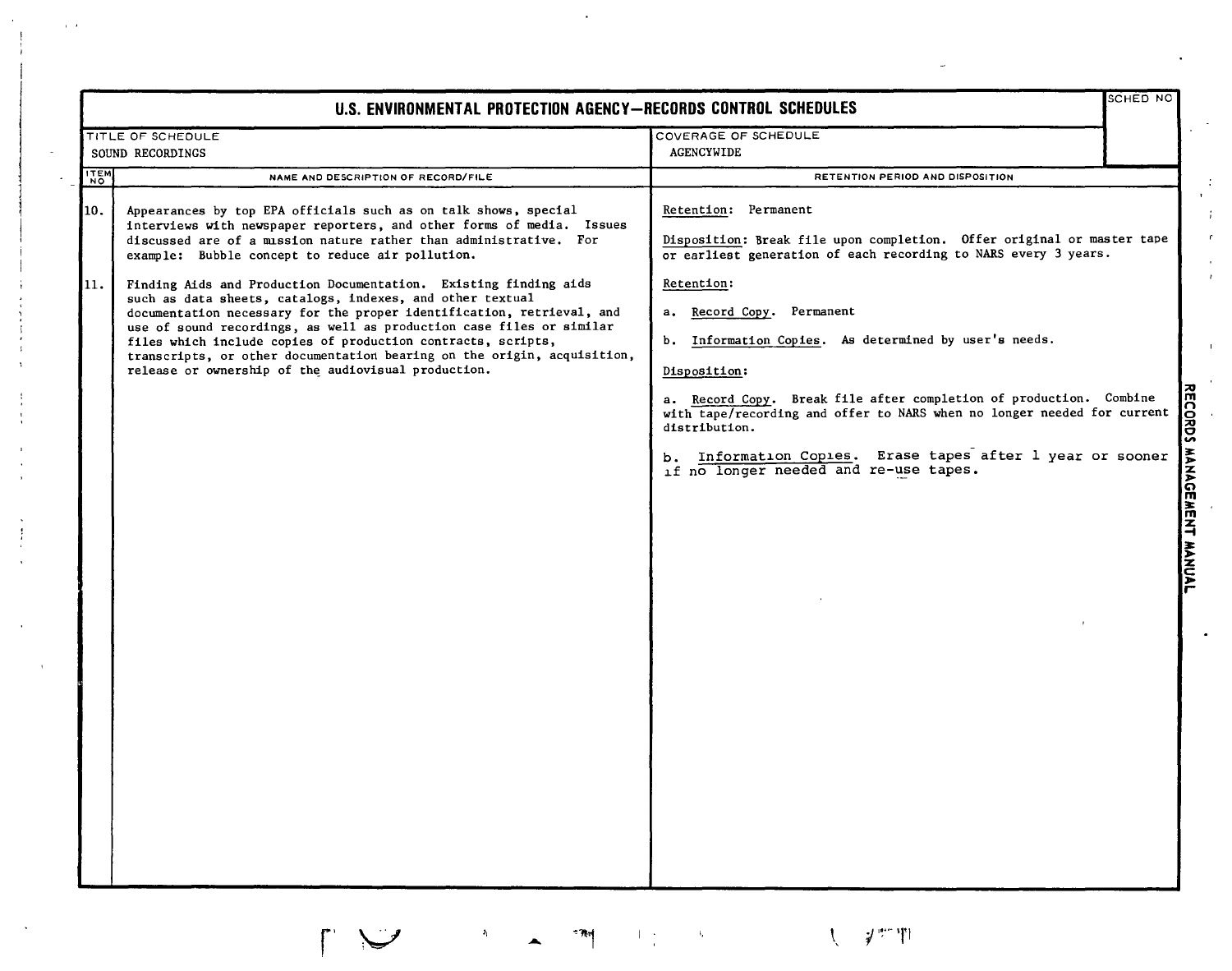the contract of the contract of the contract of the contract of the contract of the contract of the contract of  $\label{eq:3} \left(\begin{array}{cc} \textbf{1}_{\text{data}}(\mathbb{R}^n) & \text{if } \text{1}_{\text{data}}(\mathbb{R}^n) \end{array}\right)$ is a subset of  $\hat{H}$  . If  $\hat{H}$ 

|             | <b>SCHED NO</b><br>U.S. ENVIRONMENTAL PROTECTION AGENCY-RECORDS CONTROL SCHEDULES                                                                                                                                                                                                                                                              |                                                                                                                                                                   |  |  |  |  |
|-------------|------------------------------------------------------------------------------------------------------------------------------------------------------------------------------------------------------------------------------------------------------------------------------------------------------------------------------------------------|-------------------------------------------------------------------------------------------------------------------------------------------------------------------|--|--|--|--|
|             | TITLE OF SCHEDULE<br>VIDEO RECORDINGS                                                                                                                                                                                                                                                                                                          | COVERAGE OF SCHEDULE<br><b>AGENCYWIDE</b>                                                                                                                         |  |  |  |  |
| <b>ZTEM</b> | NAME AND DESCRIPTION OF RECORD/FILE                                                                                                                                                                                                                                                                                                            | RETENTION PERIOD AND DISPOSITION                                                                                                                                  |  |  |  |  |
| 1.          | Programs acquired by the Agency from outside sources for personnel<br>and management training.                                                                                                                                                                                                                                                 | Retention: Retain 1 year<br>Disposition: Break file when material is obsolete or of no further<br>value. Keep in office for 1 year, then erase and re-use tapes.  |  |  |  |  |
| 2.          | Internal personnel and administrative training programs which do not<br>reflect the mission of EPA. These programs are used to train<br>supervisors and management officials.                                                                                                                                                                  | Retention: Retain 1 year.<br>Disposition: Break file when material is obsolete or of no further<br>value. Keep in office for 1 year, then erase and re-use tapes. |  |  |  |  |
| 3.          | Recordings that document Agency internal meetings and award<br>presentations. For example meetings on merit pay procedures or<br>conversion to new telephone service.                                                                                                                                                                          | Retention: Destroy when no longer needed.<br>Disposition: Break file when no longer needed then erase and re-use<br>tapes.                                        |  |  |  |  |
| 4.          | Video productions intended for public distribution which are<br>sponsored by EPA. These productions are intended to inform and<br>educate the public on various environmental issues which the Agency<br>is working on. Issues such as air pollution, dumping wastes into<br>the ocean, hazardous waste incidents such as the love canal, etc. | Retention: Permanent<br>Disposition: Break file and offer original or earliest generation<br>of recording to NARS when no longer needed for current distribution. |  |  |  |  |
| 5.1         | Television news releases or information reports which are used by EPA<br>to inform the public of certain environmental issues and what action<br>EPA has taken to respond to these issues.                                                                                                                                                     | Retention: Permanent<br>Disposition: Break file and offer original or earliest generation<br>of recording to NARS when no longer needed for current distribution. |  |  |  |  |
| 6.          | Internal management news or information regarding various issues<br>affecting the Agency's programs. Issues such as major organizational<br>changes, management decisions to centralize/decentralize operations<br>such as computer, contracts, etc.                                                                                           | Retention: Retain 3 years.<br>Disposition: Break file upon completion of project. Keep in office<br>for 3 years, then erase and re-use tapes.                     |  |  |  |  |
| 7.          | Recordings of EPA officials who have attended public meetings,<br>made speeches, been guest speakers, given testimony before Congress<br>and other hearings on Agency matters such as funding of EPA programs,<br>hearing on EPA regulations, and discussion of agency programs at<br>public meetings.                                         | Retention: Permanent<br>Disposition: Break file and offer original or earliest generation<br>of recording to NARS every 3 years.                                  |  |  |  |  |
| 8.          | Appearances by top EPA officials such as on TV talk shows, special<br>interviews with newspaper reporters, and other forms of media. Issues<br>discussed are of a mission nature rather than administrative. For<br>example: Bubble concept to reduce air pollution.                                                                           | Retention: Permanent<br>Disposition: Break file and offer original or earliest generation of<br>recordings to NARS every 3 years.                                 |  |  |  |  |

 $\epsilon$ 

**RECORDS** TVNNY<br>...

 $\frac{1}{\sqrt{2}}$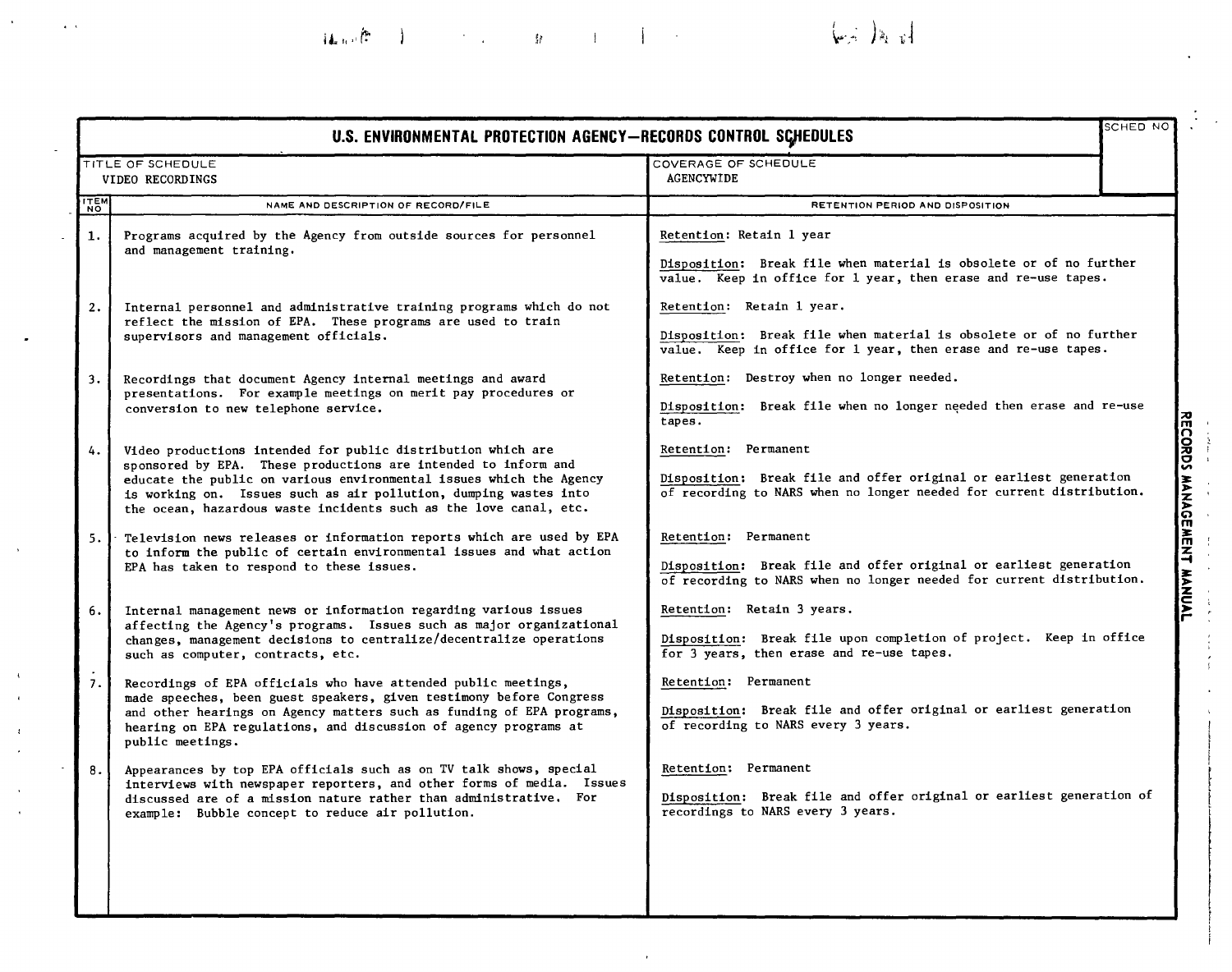SCHED NO **u.s. ENVIRONMENTAL PROTECTION AGENCY-RECORDS CONTROL SCHEDULES** TITLE OF SCHEDULE VIDEO RECORDINGS TEM<br>NAME AND DESCRIPTION OF RECORD/FILE 9. Video recordings of press conferences which announce EPA's Programs and how the Programs will be used to protect and cleanup the environment. Record copy of press conferences are maintained in transcripts (paper form). 10. Duplicate dubbings and pre-mix elements in excess of those elements required for preservation, duplication, and reference. 11. Programs acquired by EPA from outside sources (other than item 1) that support or are used to carry out Agency programs. 12. Finding Aids and Production Documentation. Existing finding aids such as data sheets, sheet lists, catalogs, indexes, and other textual documentation necessary for the proper identification, retrieval, and use of sound recordings, as well as production case files or similar files which include copies of production contracts, scripts, transcripts, or other documentation bearing on the origin, acquisition, release or ownership of the audiovisual production. COVERAGE OF SCHEDULE AGENCYWIDE  $R$ ETENTION PERIOD AND DISPOSITION Retention: Retain 3 years. Disposition: Break file upon completion of press conference keep in office for 3 years, then erase and re-use tapes. Retention: See disposition below. Disposition: Destroy when no longer needed. Retention: Retain 3 years. Disposition: Break file upon completion of program. Keep in office for 3 years, then destroy. ፲  $\overline{\text{Retention}}$ : カワい a. Record Copy. Permanent > b. Information Copies. As determined by user's needs. m Disposition: ~ m z a. Record Copy. Break file after completion of production. Combine with tape/recordings and offer to the NARS when no longer needed for current distribution. c: ~ b. Information Copies. Destroy after 1 year or sooner if no longer needed.

Straight Contractor

 $\ln \frac{1}{2}$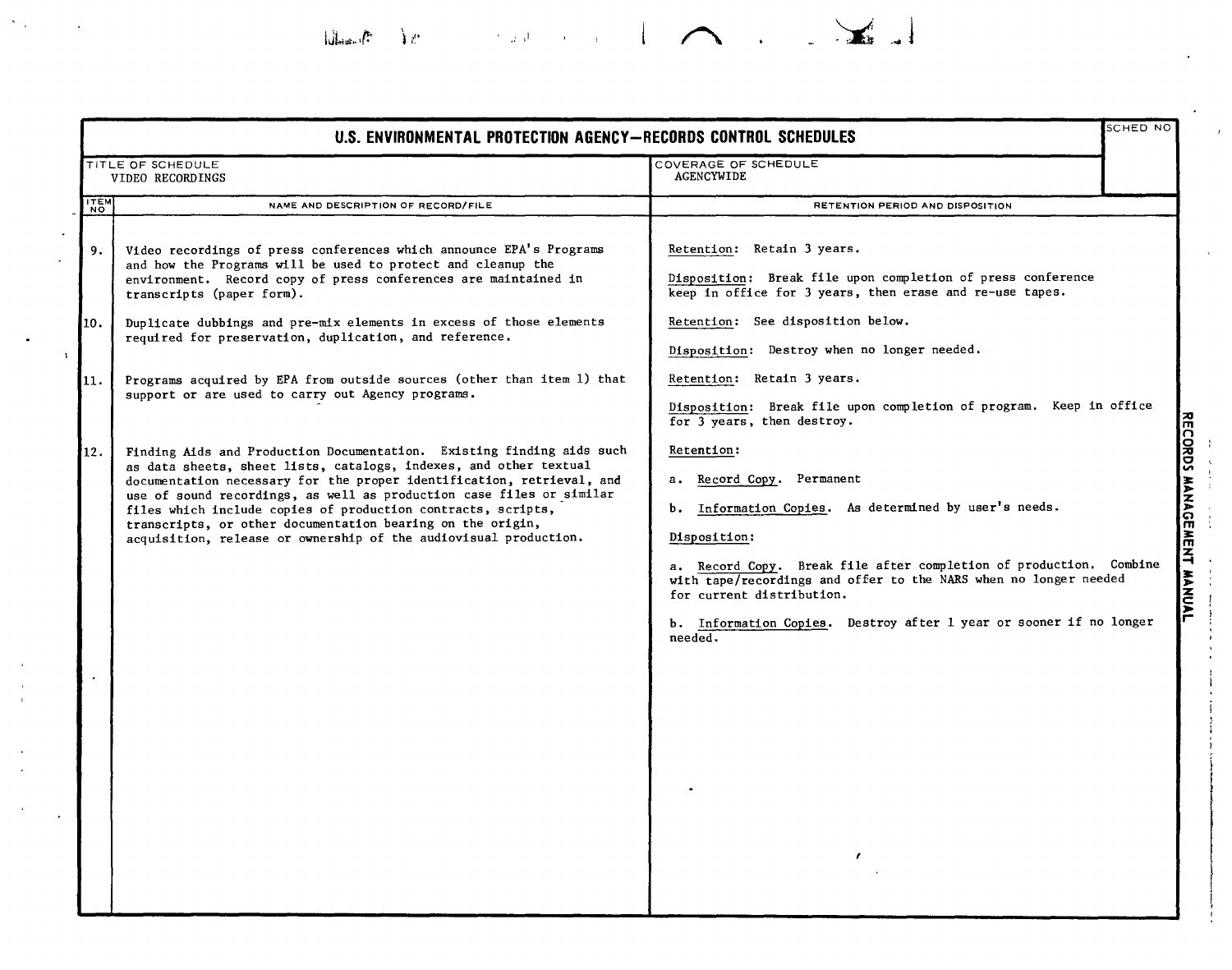|                                                              | <b>SCHED NO</b>                                                                                          |  |
|--------------------------------------------------------------|----------------------------------------------------------------------------------------------------------|--|
| TITLE OF SCHEDULE<br>VIDEO RECORDINGS                        |                                                                                                          |  |
| ITEM                                                         |                                                                                                          |  |
| 13. Video recordings of TV evening and morning network shows | Disposition: Break file and offer original or earliest<br>generation of recording to NARS every 3 years. |  |

 $\mathcal{L}^{\mathcal{L}}(\mathcal{L}^{\mathcal{L}})$  . As a function of  $\mathcal{L}^{\mathcal{L}}(\mathcal{L}^{\mathcal{L}})$ 

 $\sim$ 

 $\mathcal{L}(\mathcal{L})$  and  $\mathcal{L}(\mathcal{L})$  .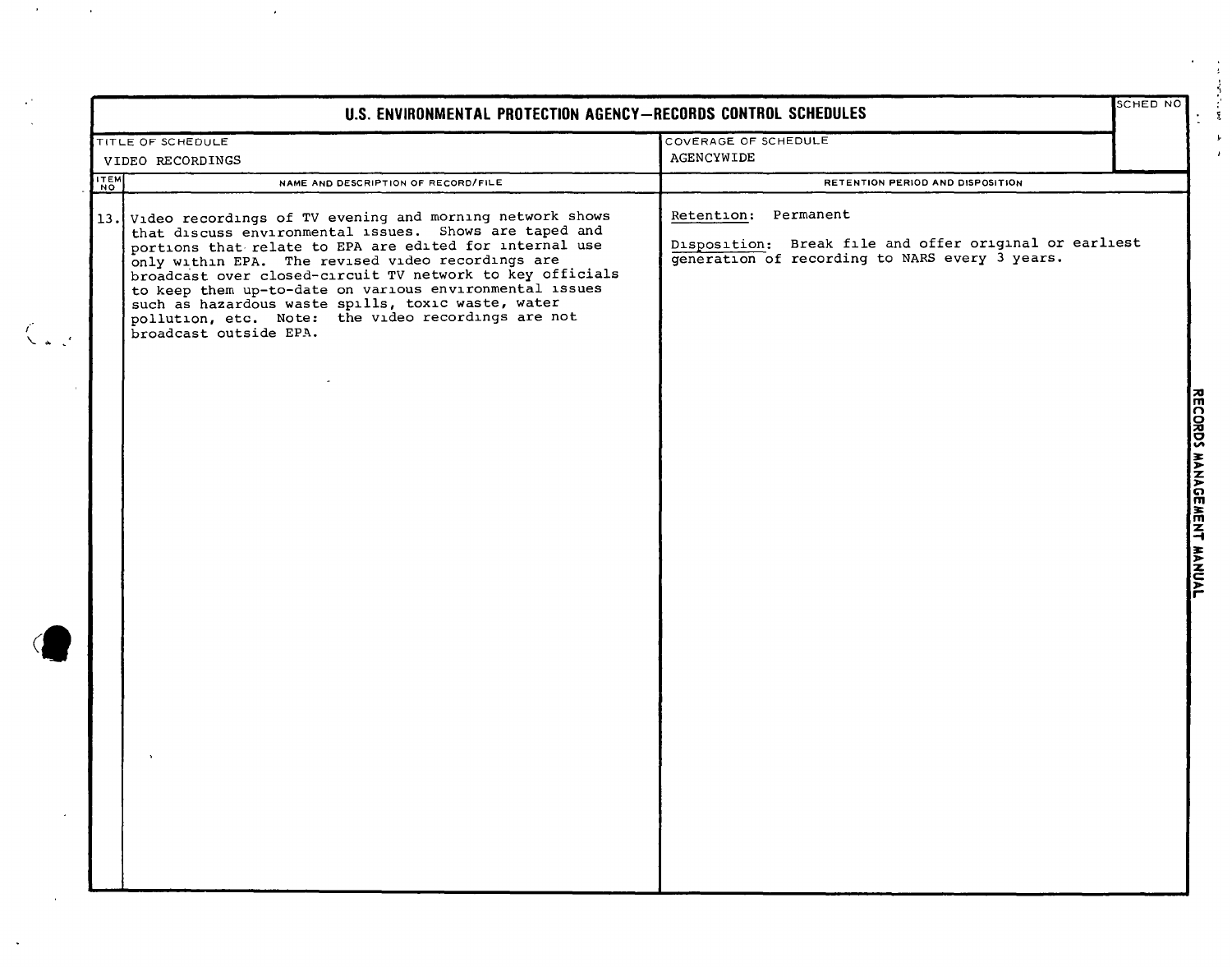## $\mathbf{11.7}$  . In the contract  $\mathbf{11.7}$  ,  $\mathbf{11.7}$  ,  $\mathbf{11.7}$

'.

 $\bullet$  .



 $\langle 1 \rangle$ 

k)<br>S

 $\Delta$ 

 $\pm$ 

 $\beta$  $\sim$ 

|             | U.S. ENVIRONMENTAL PROTECTION AGENCY-RECORDS CONTROL SCHEDULES                                                                                                                                                                                                                                                                                                                                      |                                                                                                                                                                                                                                                                                                                                    | SCHED NO |
|-------------|-----------------------------------------------------------------------------------------------------------------------------------------------------------------------------------------------------------------------------------------------------------------------------------------------------------------------------------------------------------------------------------------------------|------------------------------------------------------------------------------------------------------------------------------------------------------------------------------------------------------------------------------------------------------------------------------------------------------------------------------------|----------|
|             | TITLE OF SCHEDULE<br>STILL PHOTOGRAPHY                                                                                                                                                                                                                                                                                                                                                              | COVERAGE OF SCHEDULE<br><b>AGENCYWIDE</b>                                                                                                                                                                                                                                                                                          |          |
| <b>ITEM</b> | NAME AND DESCRIPTION OF RECORD/FILE                                                                                                                                                                                                                                                                                                                                                                 | RETENTION PERIOD AND DISPOSITION                                                                                                                                                                                                                                                                                                   |          |
| 1.1<br>2.1  | Photographs of routine award ceremonies, social events, and activities<br>not related to the mission of the Agency.<br>Personnel identification or passport photographs of Agency employees.                                                                                                                                                                                                        | Retention: Retain 1 year.<br>Disposition: Break file when 1 year old or when no longer needed,<br>then destroy.<br>Retention: See disposition below.<br>Disposition: Destroy immediately upon completion of photographic<br>requirement.                                                                                           |          |
| 3.1<br>4.   | Official portraits of senior Agency officials which reflect the<br>historical significance of the Agency.<br>Photographs which depict various program mission activities of the<br>Agency. Examples are interviews with public citizens regarding                                                                                                                                                   | Retention: Permanent<br>Disposition: Break file every 10 years. Transfer records to NARS.<br>Retention: Permanent                                                                                                                                                                                                                  |          |
| 5.          | toxic and hazardous waste, effect of pesticides on the environment<br>and public health.<br>Slides that depict the various program activities of,<br>the Agency. Slides may document the development of such program<br>activities as the registration of pesticides, community relations<br>program used to inform public of hazardous waste site, construction<br>of waste treatment plants, etc. | Disposition: Break file when program activity has been completed<br>or terminated. Keep in office for 2 years, then transfer to NARS.<br>Retention: Permanent<br>Disposition: Break file every five years or upon termination of<br>program. Keep in office for 3 years, then offer to NARS.                                       |          |
| 6.          | Findings Aids and Related Documentation. Existing finding aids<br>such as data sheets, catalogs, indexes, and other textual<br>documentation necessary for the proper identification, retrieval,<br>and use of the photographs and sildes. (For items 465)                                                                                                                                          | Retention:<br>a. Record Copy. Permanent<br>b. Information Copies. As determined by user's need.<br>Disposition:<br>a. Record Copy. Break file after completion of project. Combine<br>with photographs or slides and offer to NARS every 5 years.<br>b. Information Copies. Destroy after 1 year or sooner if no longer<br>needed. |          |

 $\cdot$